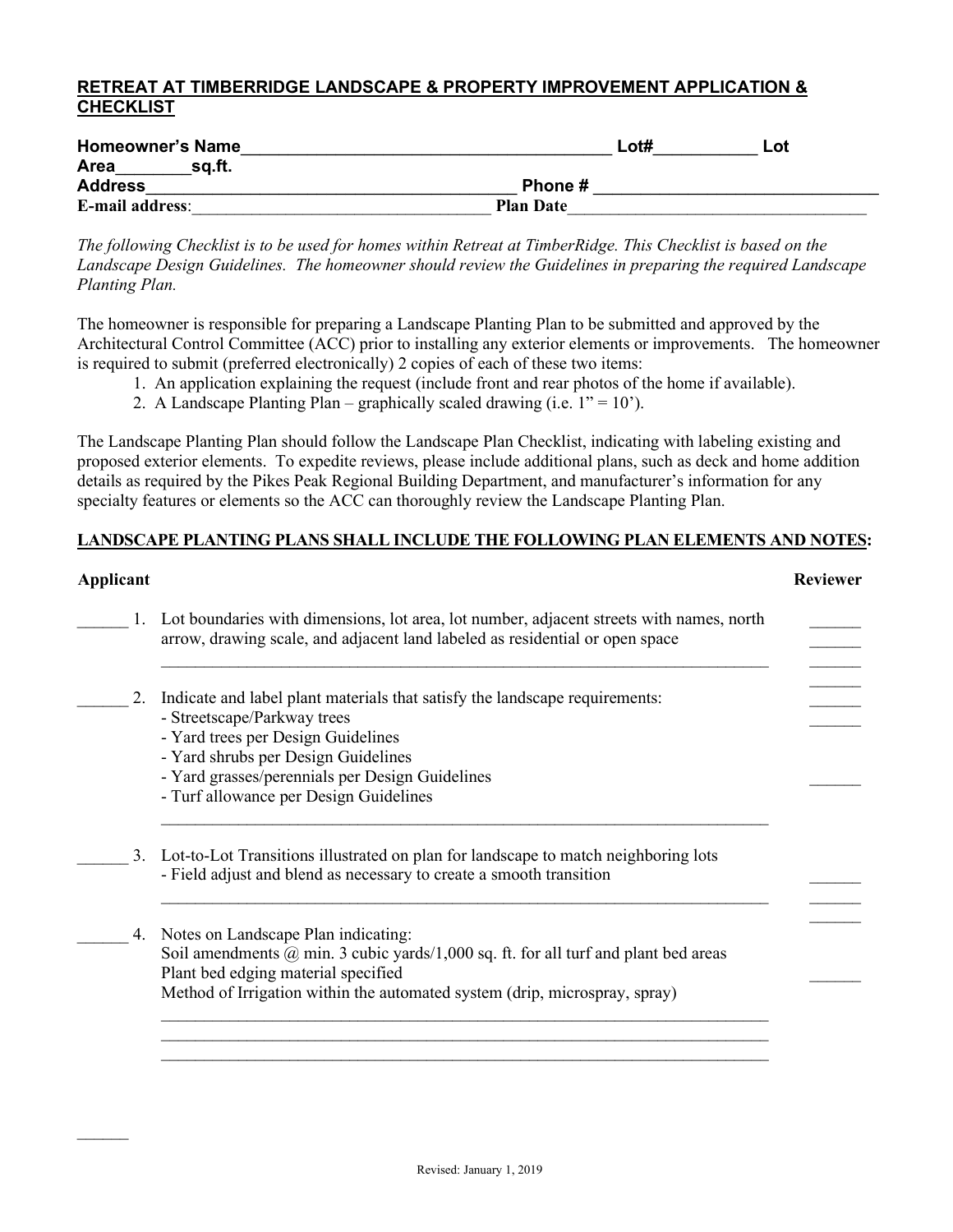- 5. All architectural elements including Decks, Trellises, Gazebos, and Shade Structures indicate sizes, heights, materials, and associated plant requirements of each element.
- \_\_\_\_\_ 6. All Hot Tubs/Spas and Pools and their fence enclosures (if any) indicate sizes, heights, materials and colors of any enclosures, and associated plant requirements of each element.

 $\mathcal{L}_\text{max} = \mathcal{L}_\text{max} = \mathcal{L}_\text{max} = \mathcal{L}_\text{max} = \mathcal{L}_\text{max} = \mathcal{L}_\text{max} = \mathcal{L}_\text{max} = \mathcal{L}_\text{max} = \mathcal{L}_\text{max} = \mathcal{L}_\text{max} = \mathcal{L}_\text{max} = \mathcal{L}_\text{max} = \mathcal{L}_\text{max} = \mathcal{L}_\text{max} = \mathcal{L}_\text{max} = \mathcal{L}_\text{max} = \mathcal{L}_\text{max} = \mathcal{L}_\text{max} = \mathcal{$ 

 $\mathcal{L}_\text{max}$  , and the contract of the contract of the contract of the contract of the contract of the contract of

 $\mathcal{L}_\text{max}$ 

 $\mathcal{L}_\text{max}$ 

 $\mathcal{L}_\text{max}$ 

 $\mathcal{L}_\text{max}$ 

 $\frac{1}{2}$ 

 $\mathcal{L}_\text{max}$ 

 $\mathcal{L}_\text{max}$ 

 $\mathcal{L}_\text{max}$ 

 $\frac{1}{2}$ 

 $\mathcal{L}_\text{max}$  , and the contract of the contract of the contract of the contract of the contract of the contract of

 $\mathcal{L}_\text{max}$  , and the contract of the contract of the contract of the contract of the contract of the contract of

 $\mathcal{L}_\text{max} = \mathcal{L}_\text{max} = \mathcal{L}_\text{max} = \mathcal{L}_\text{max} = \mathcal{L}_\text{max} = \mathcal{L}_\text{max} = \mathcal{L}_\text{max} = \mathcal{L}_\text{max} = \mathcal{L}_\text{max} = \mathcal{L}_\text{max} = \mathcal{L}_\text{max} = \mathcal{L}_\text{max} = \mathcal{L}_\text{max} = \mathcal{L}_\text{max} = \mathcal{L}_\text{max} = \mathcal{L}_\text{max} = \mathcal{L}_\text{max} = \mathcal{L}_\text{max} = \mathcal{$ 

 $\mathcal{L}_\text{max} = \mathcal{L}_\text{max} = \mathcal{L}_\text{max} = \mathcal{L}_\text{max} = \mathcal{L}_\text{max} = \mathcal{L}_\text{max} = \mathcal{L}_\text{max} = \mathcal{L}_\text{max} = \mathcal{L}_\text{max} = \mathcal{L}_\text{max} = \mathcal{L}_\text{max} = \mathcal{L}_\text{max} = \mathcal{L}_\text{max} = \mathcal{L}_\text{max} = \mathcal{L}_\text{max} = \mathcal{L}_\text{max} = \mathcal{L}_\text{max} = \mathcal{L}_\text{max} = \mathcal{$ 

 $\mathcal{L}_\text{max} = \mathcal{L}_\text{max} = \mathcal{L}_\text{max} = \mathcal{L}_\text{max} = \mathcal{L}_\text{max} = \mathcal{L}_\text{max} = \mathcal{L}_\text{max} = \mathcal{L}_\text{max} = \mathcal{L}_\text{max} = \mathcal{L}_\text{max} = \mathcal{L}_\text{max} = \mathcal{L}_\text{max} = \mathcal{L}_\text{max} = \mathcal{L}_\text{max} = \mathcal{L}_\text{max} = \mathcal{L}_\text{max} = \mathcal{L}_\text{max} = \mathcal{L}_\text{max} = \mathcal{$ 

 $\mathcal{L}_\text{max} = \mathcal{L}_\text{max} = \mathcal{L}_\text{max} = \mathcal{L}_\text{max} = \mathcal{L}_\text{max} = \mathcal{L}_\text{max} = \mathcal{L}_\text{max} = \mathcal{L}_\text{max} = \mathcal{L}_\text{max} = \mathcal{L}_\text{max} = \mathcal{L}_\text{max} = \mathcal{L}_\text{max} = \mathcal{L}_\text{max} = \mathcal{L}_\text{max} = \mathcal{L}_\text{max} = \mathcal{L}_\text{max} = \mathcal{L}_\text{max} = \mathcal{L}_\text{max} = \mathcal{$ 

 $\mathcal{L}_\text{max} = \mathcal{L}_\text{max} = \mathcal{L}_\text{max} = \mathcal{L}_\text{max} = \mathcal{L}_\text{max} = \mathcal{L}_\text{max} = \mathcal{L}_\text{max} = \mathcal{L}_\text{max} = \mathcal{L}_\text{max} = \mathcal{L}_\text{max} = \mathcal{L}_\text{max} = \mathcal{L}_\text{max} = \mathcal{L}_\text{max} = \mathcal{L}_\text{max} = \mathcal{L}_\text{max} = \mathcal{L}_\text{max} = \mathcal{L}_\text{max} = \mathcal{L}_\text{max} = \mathcal{$ 

 $\mathcal{L}_\text{max} = \mathcal{L}_\text{max} = \mathcal{L}_\text{max} = \mathcal{L}_\text{max} = \mathcal{L}_\text{max} = \mathcal{L}_\text{max} = \mathcal{L}_\text{max} = \mathcal{L}_\text{max} = \mathcal{L}_\text{max} = \mathcal{L}_\text{max} = \mathcal{L}_\text{max} = \mathcal{L}_\text{max} = \mathcal{L}_\text{max} = \mathcal{L}_\text{max} = \mathcal{L}_\text{max} = \mathcal{L}_\text{max} = \mathcal{L}_\text{max} = \mathcal{L}_\text{max} = \mathcal{$ 

 $\mathcal{L}_\text{max} = \mathcal{L}_\text{max} = \mathcal{L}_\text{max} = \mathcal{L}_\text{max} = \mathcal{L}_\text{max} = \mathcal{L}_\text{max} = \mathcal{L}_\text{max} = \mathcal{L}_\text{max} = \mathcal{L}_\text{max} = \mathcal{L}_\text{max} = \mathcal{L}_\text{max} = \mathcal{L}_\text{max} = \mathcal{L}_\text{max} = \mathcal{L}_\text{max} = \mathcal{L}_\text{max} = \mathcal{L}_\text{max} = \mathcal{L}_\text{max} = \mathcal{L}_\text{max} = \mathcal{$ 

 $\mathcal{L}_\text{max}$  , and the contract of the contract of the contract of the contract of the contract of the contract of

- \_\_\_\_\_ 7. All Paved Surfaces including driveway, entryway and walk, public sidewalk, and patio indicate the materials and colors of each.
- 8. All Retaining Walls (if any) indicate types, heights, materials, and colors.
- \_\_\_\_\_ 9. All Play and Sports Equipment (if any) indicate type, height, colors, and screening plants where required: (1) evergreen tree and (6) large shrubs.
- 10. All Exterior Lighting indicate type, height, voltage, bulb type, and bulb wattage.
- \_\_\_\_\_ 11. Approximate square footage of turf areas labeled by type and installation method (sod or seed). Approximate square footage of wood mulch, rock, or other mulch labeled.
- 12. All Existing Trees and Shrubs labeled to identify those to be retained or to be removed.
	- 13. Provide a Plant Schedule indicate scientific names, common names, total quantities, and sizes of all proposed plants to be installed.
	- \_\_\_\_\_ 14. Dog Run (if approved) locations, surfacing, and their fence enclosures indicate materials and heights
- 15. Vegetable Gardens and their fence enclosures (if any)
- 16. Satellite Communication Dishes (if any)
- 17. Any other proposed landscape or exterior improvements (if any)